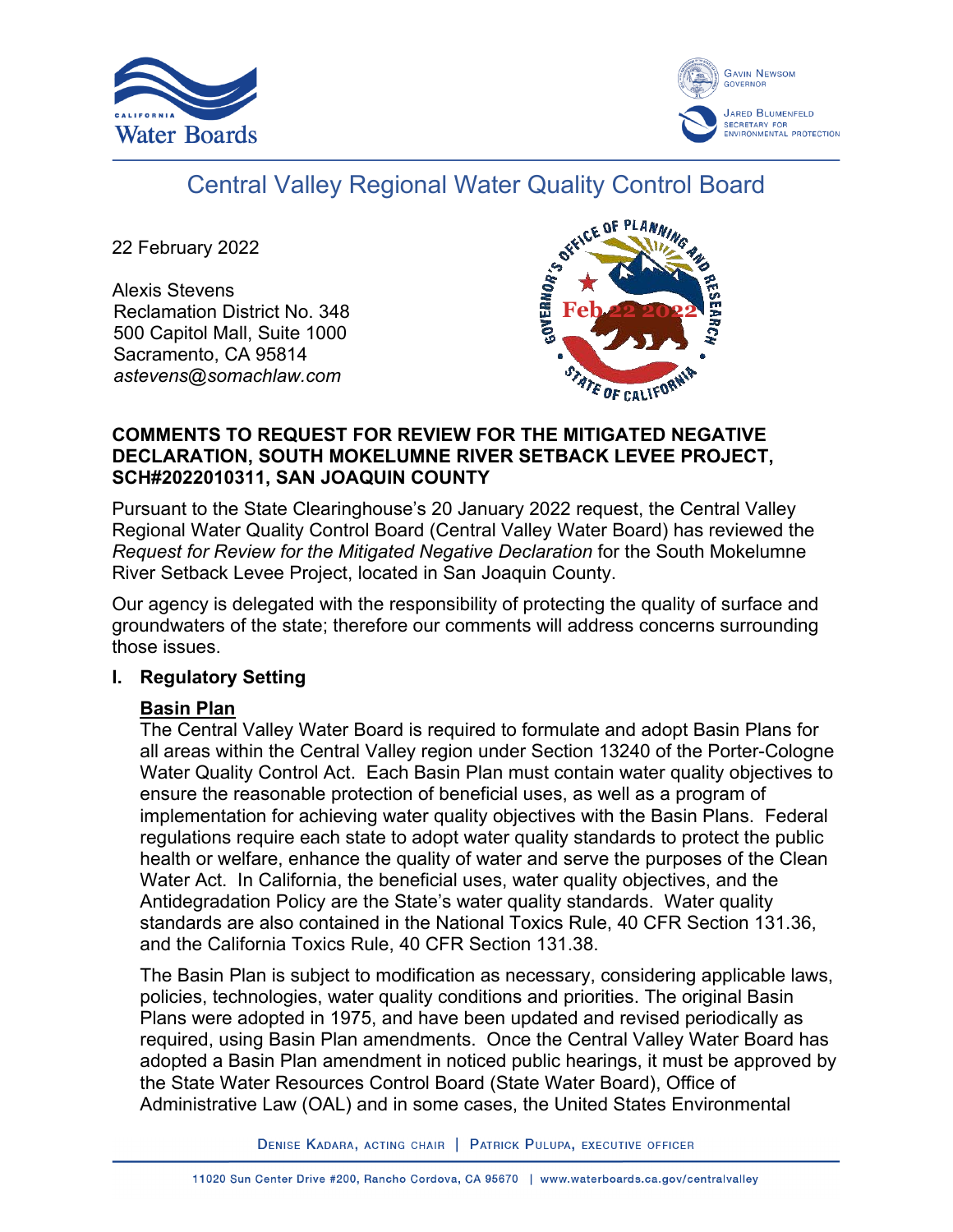Protection Agency (USEPA). Basin Plan amendments only become effective after they have been approved by the OAL and in some cases, the USEPA. Every three (3) years, a review of the Basin Plan is completed that assesses the appropriateness of existing standards and evaluates and prioritizes Basin Planning issues. For more information on the *Water Quality Control Plan for the Sacramento and San Joaquin River Basins*, please visit our website:

[http://www.waterboards.ca.gov/centralvalley/water\\_issues/basin\\_plans/](http://www.waterboards.ca.gov/centralvalley/water_issues/basin_plans/)

## **Antidegradation Considerations**

All wastewater discharges must comply with the Antidegradation Policy (State Water Board Resolution 68-16) and the Antidegradation Implementation Policy contained in the Basin Plan. The Antidegradation Implementation Policy is available on page 74 at:

https://www.waterboards.ca.gov/centralvalley/water\_issues/basin\_plans/sacsjr\_2018 05.pdf

In part it states:

*Any discharge of waste to high quality waters must apply best practicable treatment or control not only to prevent a condition of pollution or nuisance from occurring, but also to maintain the highest water quality possible consistent with the maximum benefit to the people of the State.*

*This information must be presented as an analysis of the impacts and potential impacts of the discharge on water quality, as measured by background concentrations and applicable water quality objectives.*

The antidegradation analysis is a mandatory element in the National Pollutant Discharge Elimination System and land discharge Waste Discharge Requirements (WDRs) permitting processes. The environmental review document should evaluate potential impacts to both surface and groundwater quality.

### **II. Permitting Requirements**

## **Construction Storm Water General Permit**

Dischargers whose project disturb one or more acres of soil or where projects disturb less than one acre but are part of a larger common plan of development that in total disturbs one or more acres, are required to obtain coverage under the General Permit for Storm Water Discharges Associated with Construction and Land Disturbance Activities (Construction General Permit), Construction General Permit Order No. 2009-0009-DWQ. Construction activity subject to this permit includes clearing, grading, grubbing, disturbances to the ground, such as stockpiling, or excavation, but does not include regular maintenance activities performed to restore the original line, grade, or capacity of the facility. The Construction General Permit requires the development and implementation of a Storm Water Pollution Prevention Plan (SWPPP). For more information on the Construction General Permit, visit the State Water Resources Control Board website at:

[http://www.waterboards.ca.gov/water\\_issues/programs/stormwater/constpermits.sht](http://www.waterboards.ca.gov/water_issues/programs/stormwater/constpermits.shtml) [ml](http://www.waterboards.ca.gov/water_issues/programs/stormwater/constpermits.shtml)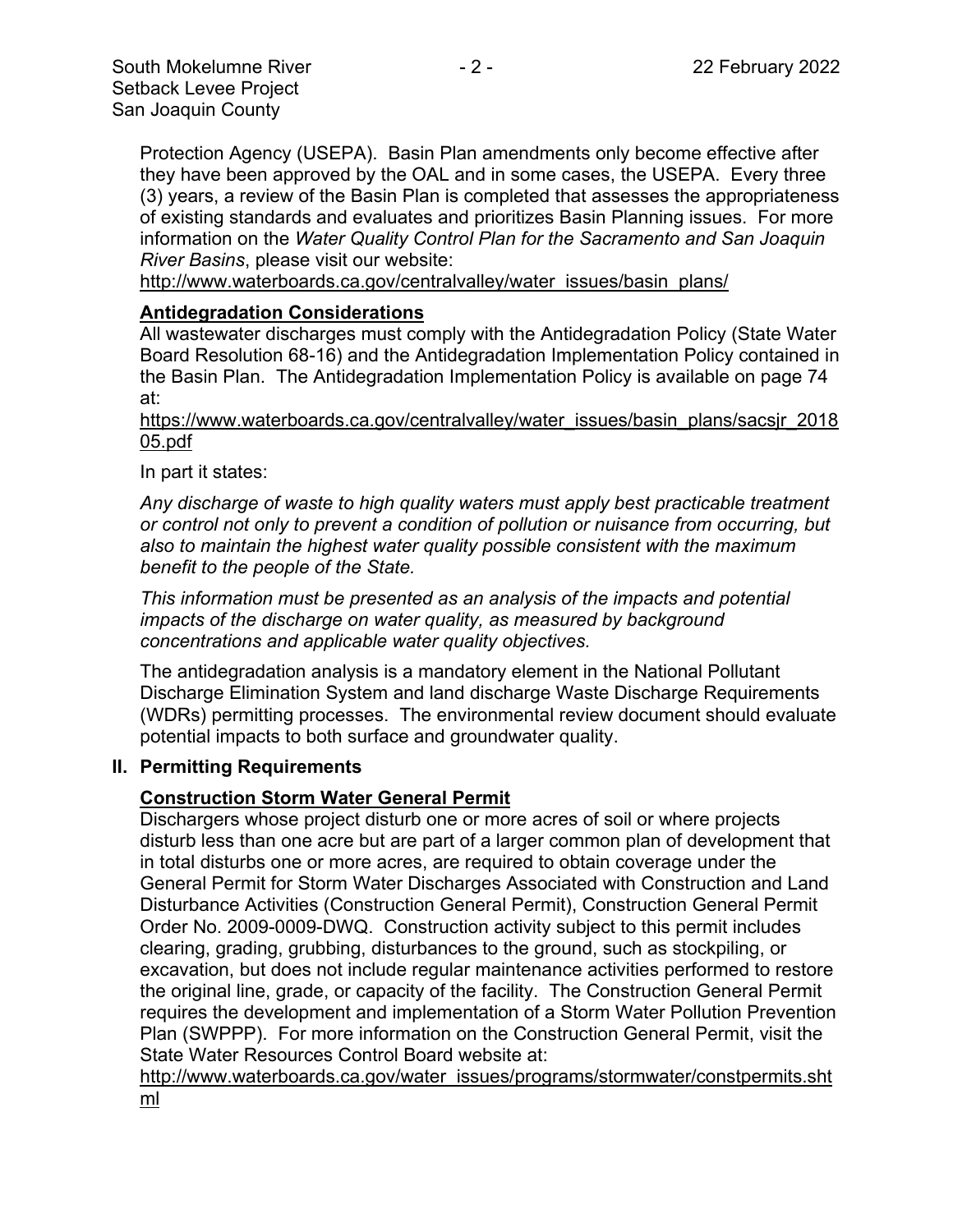## **Clean Water Act Section 404 Permit**

If the project will involve the discharge of dredged or fill material in navigable waters or wetlands, a permit pursuant to Section 404 of the Clean Water Act may be needed from the United States Army Corps of Engineers (USACE). If a Section 404 permit is required by the USACE, the Central Valley Water Board will review the permit application to ensure that discharge will not violate water quality standards. If the project requires surface water drainage realignment, the applicant is advised to contact the Department of Fish and Game for information on Streambed Alteration Permit requirements. If you have any questions regarding the Clean Water Act Section 404 permits, please contact the Regulatory Division of the Sacramento District of USACE at (916) 557-5250.

### **Clean Water Act Section 401 Permit – Water Quality Certification**

If an USACE permit (e.g., Non-Reporting Nationwide Permit, Nationwide Permit, Letter of Permission, Individual Permit, Regional General Permit, Programmatic General Permit), or any other federal permit (e.g., Section 10 of the Rivers and Harbors Act or Section 9 from the United States Coast Guard), is required for this project due to the disturbance of waters of the United States (such as streams and wetlands), then a Water Quality Certification must be obtained from the Central Valley Water Board prior to initiation of project activities. There are no waivers for 401 Water Quality Certifications. For more information on the Water Quality Certification, visit the Central Valley Water Board website at:

https://www.waterboards.ca.gov/centralvalley/water\_issues/water\_quality\_certificatio n/

### **Waste Discharge Requirements – Discharges to Waters of the State**

If USACE determines that only non-jurisdictional waters of the State (i.e., "nonfederal" waters of the State) are present in the proposed project area, the proposed project may require a Waste Discharge Requirement (WDR) permit to be issued by Central Valley Water Board. Under the California Porter-Cologne Water Quality Control Act, discharges to all waters of the State, including all wetlands and other waters of the State including, but not limited to, isolated wetlands, are subject to State regulation. For more information on the Waste Discharges to Surface Water NPDES Program and WDR processes, visit the Central Valley Water Board website at:https://www.waterboards.ca.gov/centralvalley/water\_issues/waste\_to\_surface\_wat er/

Projects involving excavation or fill activities impacting less than 0.2 acre or 400 linear feet of non-jurisdictional waters of the state and projects involving dredging activities impacting less than 50 cubic yards of non-jurisdictional waters of the state may be eligible for coverage under the State Water Resources Control Board Water Quality Order No. 2004-0004-DWQ (General Order 2004-0004). For more information on the General Order 2004-0004, visit the State Water Resources Control Board website at:

https://www.waterboards.ca.gov/board\_decisions/adopted\_orders/water\_quality/200 4/wqo/wqo2004-0004.pdf